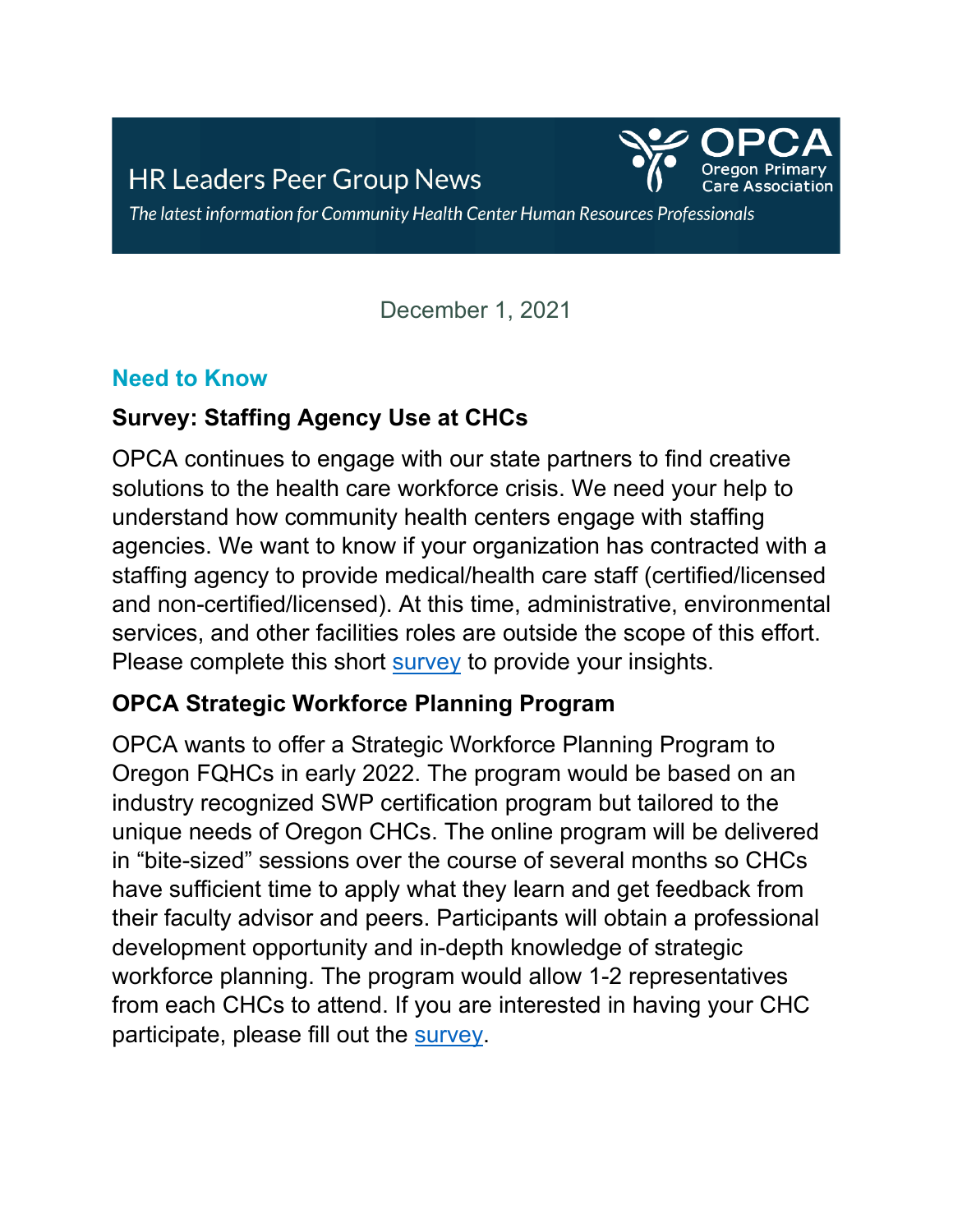## **HRSA Tidbits**

# **BHW Peer Learning Program 2021-2022**

BHW is continuing its peer learning teams for a 5th year in 2021-2022. The purpose of the Peer Learning Teams is to provide a supportive, peer-mentoring environment for grantees focused on important shared topics of high priority to BHW. Through Peer Learning Team interactions, grantees can form partnerships and share their experiences to drive innovation, mobilize resources, and develop strategic partnerships for a greater impact. Each team will meet for six (6) one-hour web-based peer learning conversations and one virtual 2-day meeting between November 2021 and June 2022. Please be on the lookout for a registration announcement. Dates and times for all events will be provided in the registration announcement.

Peer Learning Teams will continue with these topics:

- Behavioral Health Integration specifically as it relates to Opioid Use: Addressing the opioid epidemic through behavioral health integration and a range of other strategies such as communitybased partnerships, MAT waiver training, etc.
- Rural Health: Leveraging technology and other strategies to build a skilled and stable health professionals' workforce that increases access to care and addresses important health concerns in rural communities.
- Community Based Training: Building training-related partnerships with community organizations, especially health centers, that expand the reach, capability, and impact of individual BHW grantees with a goal of strengthening the health professionals' workforce.

Staff members from Integrated Work remain the facilitators for this project. If you have any immediate questions, [contact Asra Riaz,](mailto:asra@integratedwork.com) BHW Peer Learning Teams Co-Lead at Integrated Work.